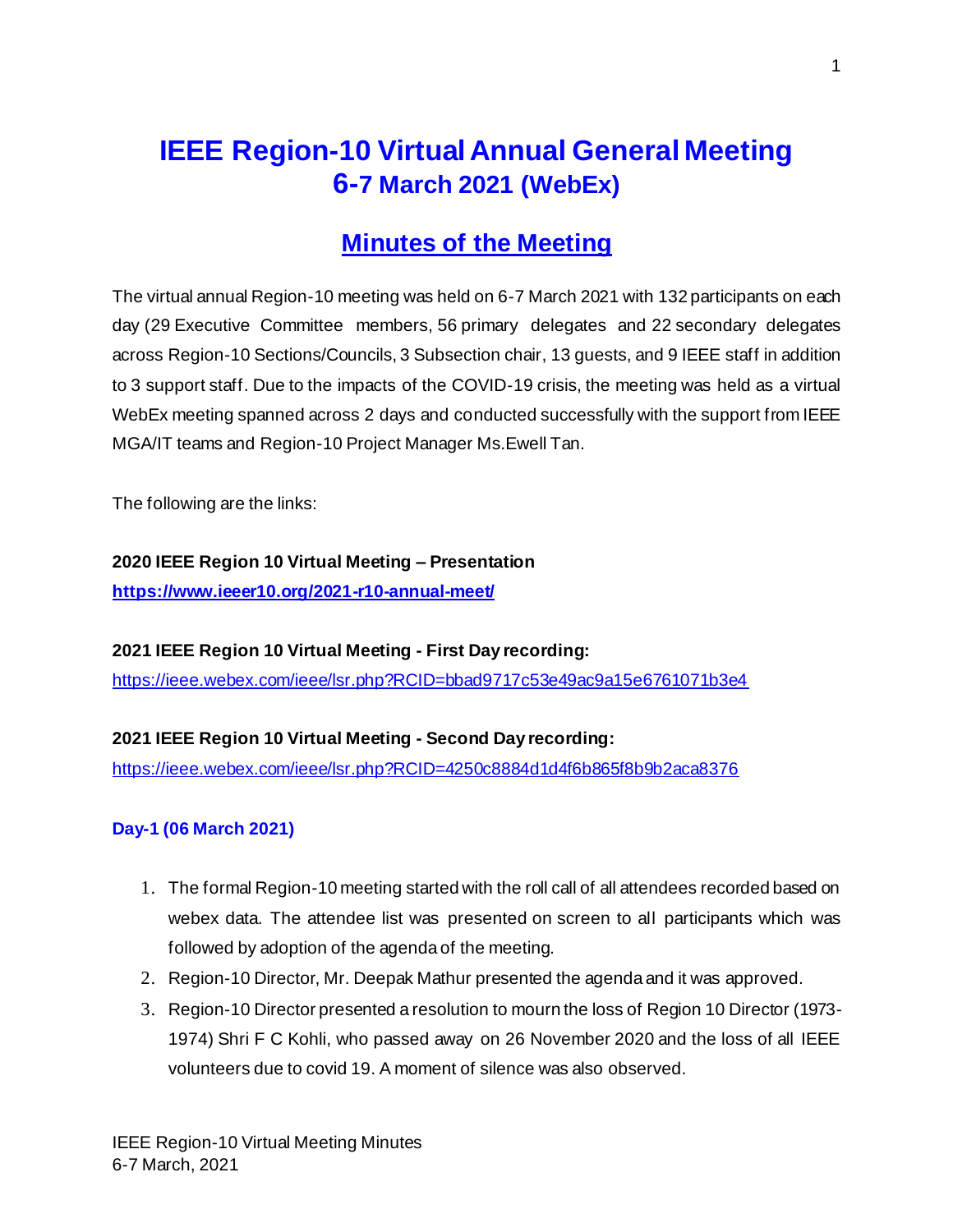- 4. Region-10 Director, Deepak Mathur delivered the welcome address. Director welcomed special guests to the meeting. Director presented his kind appreciation for immediate past director Prof.Akinori Nishihara for his outstanding leadership and all outgoing IEEE Region-10 ExCom members for their great contribution. He also presented the history and geographical distribution of Region-10 in brief. Director highlighted the current section statistics especially mentioning about 59 sections, 43 YP AGs and 48 WIE AGs, 16 LM AGs, 1638 Student branches as well as the Region-10 membership stats. Followed by this, the Region-10 ExCom members for 2021-22 was introduced. Under the technical activities committee (TAC), "conference quality management" is a new committee launched this year. Under the professional activities committee (PAC), "individual benefits services'' and "new initiatives" committees are launched this year. He also highlighted the main focus areas under each committee of Region-10, highlighting the Region-10 thrust areas and priorities. He expressed hope to have Region-10 flagship events such as TENCON and TENSYMP as in-person gatherings. Region-10 SYWLC is scheduled for 2022. Highlighted the Region-10 ExCom orientation program led by Dr. Zia Ahmed. Announced about the Region-10 Governance Webinar for section volunteers, delivered in collaboration with MGA. Conference leadership program to be held in China and Indonesia. Director presented the volunteer list of Region-10 subcommittees and he emphasised that Region-10 wants to engage more volunteers in Region-10 committees. Presented about the Region-10 YP Summit, CLAP and Region-10 funding portal as two new initiatives this year. Encouraged section volunteers to participate in the incentive scheme. Reported about Region-10 alignment: Region-10 will be splitted into two regions. Thanked Ewell Tan for her dedicated service. Mr.Deepak Mathur also expressed his sincere gratitude to his mentors and advisors for their support and guidance.
- 5. Director made an announcement about the participation quiz arranged in connection with AGM, which is meant for all primary delegates. Questions in the Quiz will be based on presentations of the two days of the meeting. The first 25 winners will be given upto US\$ 40 worth of IEEE technical society membership.

#### **Director next requested President Susan K. (Kathy) Land to address meeting attendees**

#### **6. Highlights of IEEE President's Address:**

- ❏ Membership overview of IEEE
- ❏ Vision and plans for 2021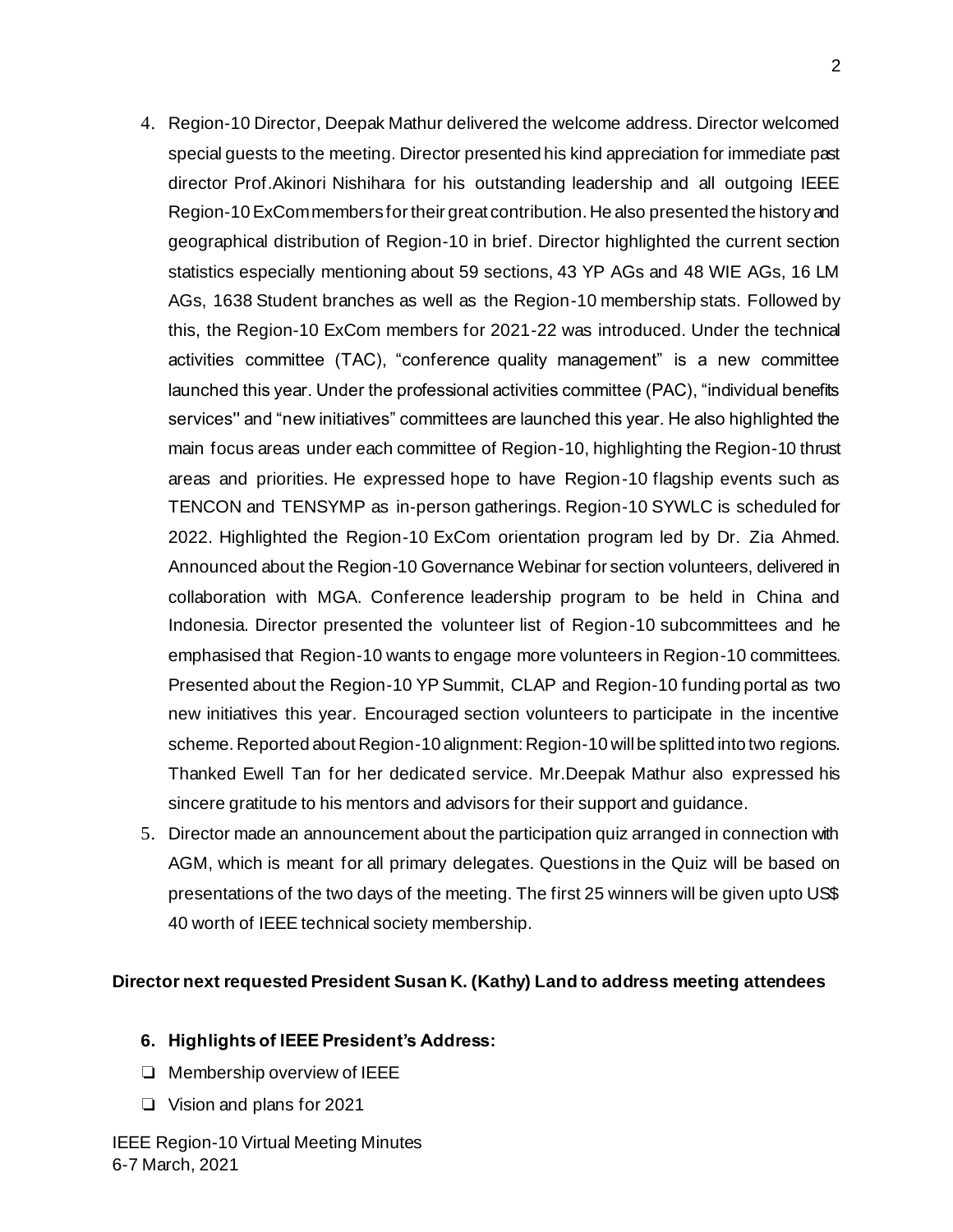- ❏ How to work collectively to make big impact
- ❏ Outcome of membership survey conducted in November 2020 wherein members look at IEEE for
	- $\rightarrow$  Technically current
	- $\rightarrow$  Engage and network to enhance career
	- $\rightarrow$  Volunteer opportunities
- ❏ Continue and compete critical initiatives 2021 and mitigate anticipated 2021 financial impacts
- ❏ 2021 Board of Directors (BoD) strategic retreat
- ❏ IEEE NextGen Transition- Emphasized the importance of Diversity of IEEE and its importance. 2021 goal would be to develop best practices to expand diversity. Requested volunteers to advance diversity, inclusion and equity.
- ❏ Revisions to IEEE Code of Ethics and member conduct
- ❏ New Liasons for the Board for 2021 LM Chair, WIE Chair and YP Chair (non voting members for IEEE board)
- ❏ New IEEE Volunteering Platform
- ❏ IEEE Volunteer Stem portal

**Director thanked Kathy for the thoughtful presentation and also highlighted that Region-10 is a perfect example for diversity. Director next requested the Executive Director and COO Stephen Welby to address meeting attendees**

- **7. Highlights of ED's Address:**
- ❏ IEEE Vision and Mission
- ❏ Global reach of IEEE (400 000 members, 160 countries, 46 technical societies, 107,600 Students, 1900 conferences, 5M technical documents, 200 top cited periodicals, 1300 active standards)
- ❏ Society Impact (global public policy, global humanitarian efforts, continuing education and certification, ethics in technology)
- ❏ TotaI EEE membership statistics end of January 2021- overall membership down by 4.4%. Total IEEE higher grad membership loss- just 2%. Student Membership growth anticipated Society membership shows growth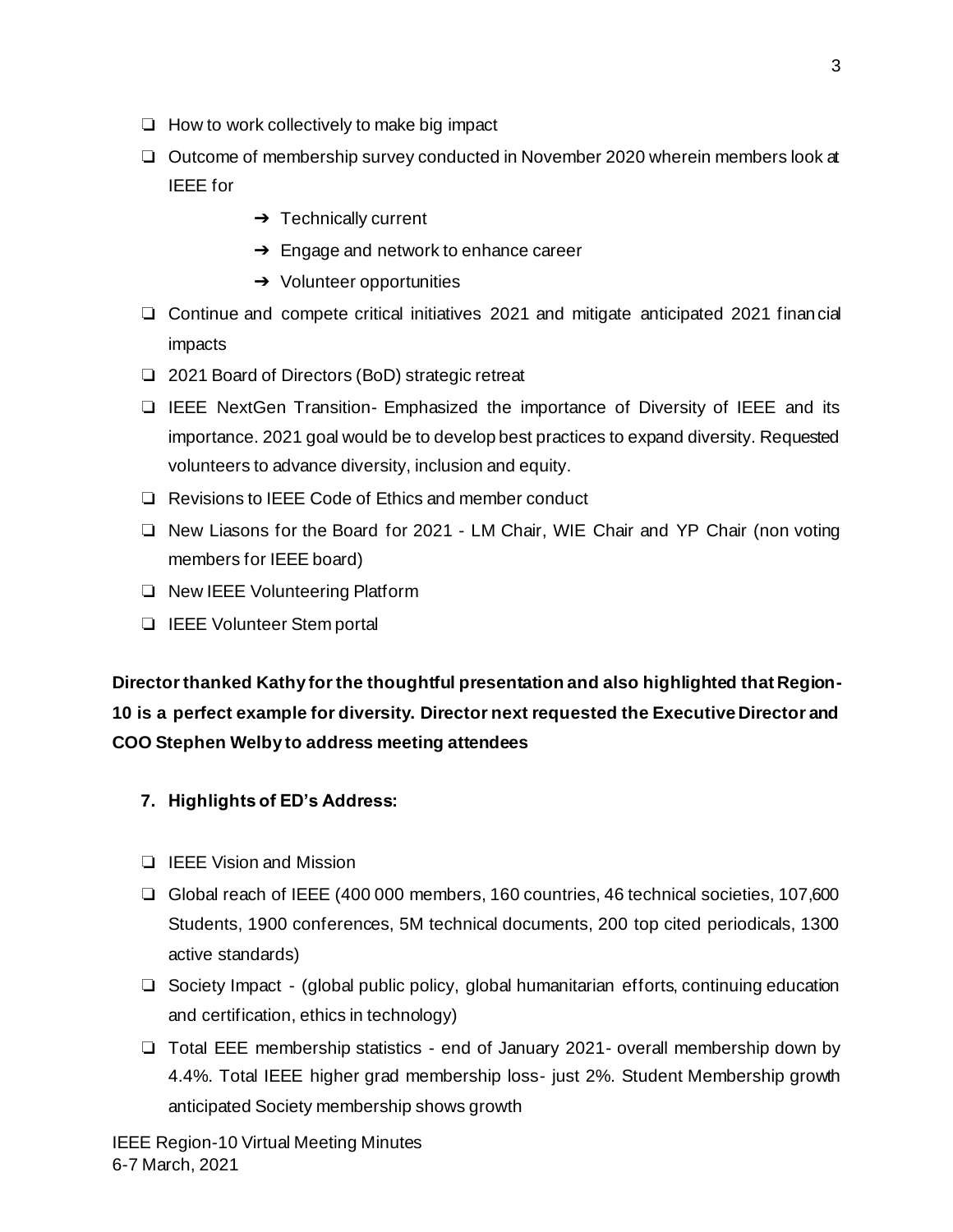- ❏ Student discount program -18000 students rejoined using Future50 code and majority are from India
- ❏ IEEE policy for In-person meeting and travels
- ❏ Sections congress virtual training event scheduled for April 9-11 2021
- ❏ Three milestones dedications in Region-10 PCPT Fiber optic connectors in Japan, inverter air conditioner in Japan, Giant radio telescope in India
- ❏ Largest number of publications in IEEE for 2020 despite of pandemic 205 000 [record]
- ❏ IEEE Conferences in Region-10 (655)
- ❏ Virtual events in Region-10
- ❏ IEEE Virtual VIC Summit and honors ceremony
- ❏ IEEE HAC related projects for COVID 19

# **Director thanks Stephen and next requested the IEEE MGA Vice President and MGA Board Chair Maike Luiken address meeting attendees.**

# **8. Highlights of MGA VP's Address:**

- ❏ Member and Geographical Activities (MGA) Board Mission & Vision ---highlighted the revised sections
- ❏ MGA Board ---highlighted the revised sections
- ❏ Proposed MGA strategies
- ❏ IEEE MGA –Meeting the challenges of 2020 (congratulated Region-10 for meeting the 2020 challenges)
- ❏ Student Discount coupons
- ❏ Continues engagement of Region realignment- Development of acceptable options for Region realignment
- ❏ MGA Challenges and opportunities (number of OUs and members)
- ❏ MGA Ecosystem (Local Networking/Interaction/Events with IEEE Members and/or Community members, Career enhancement, volunteer skills)
- ❏ Key MGA Activities 2021- Focus: Strengthen Member, Non-member participant and volunteer engagement -in particular at the local level
- ❏ Continue MGA pivoting in the COVID and the post-Covid 19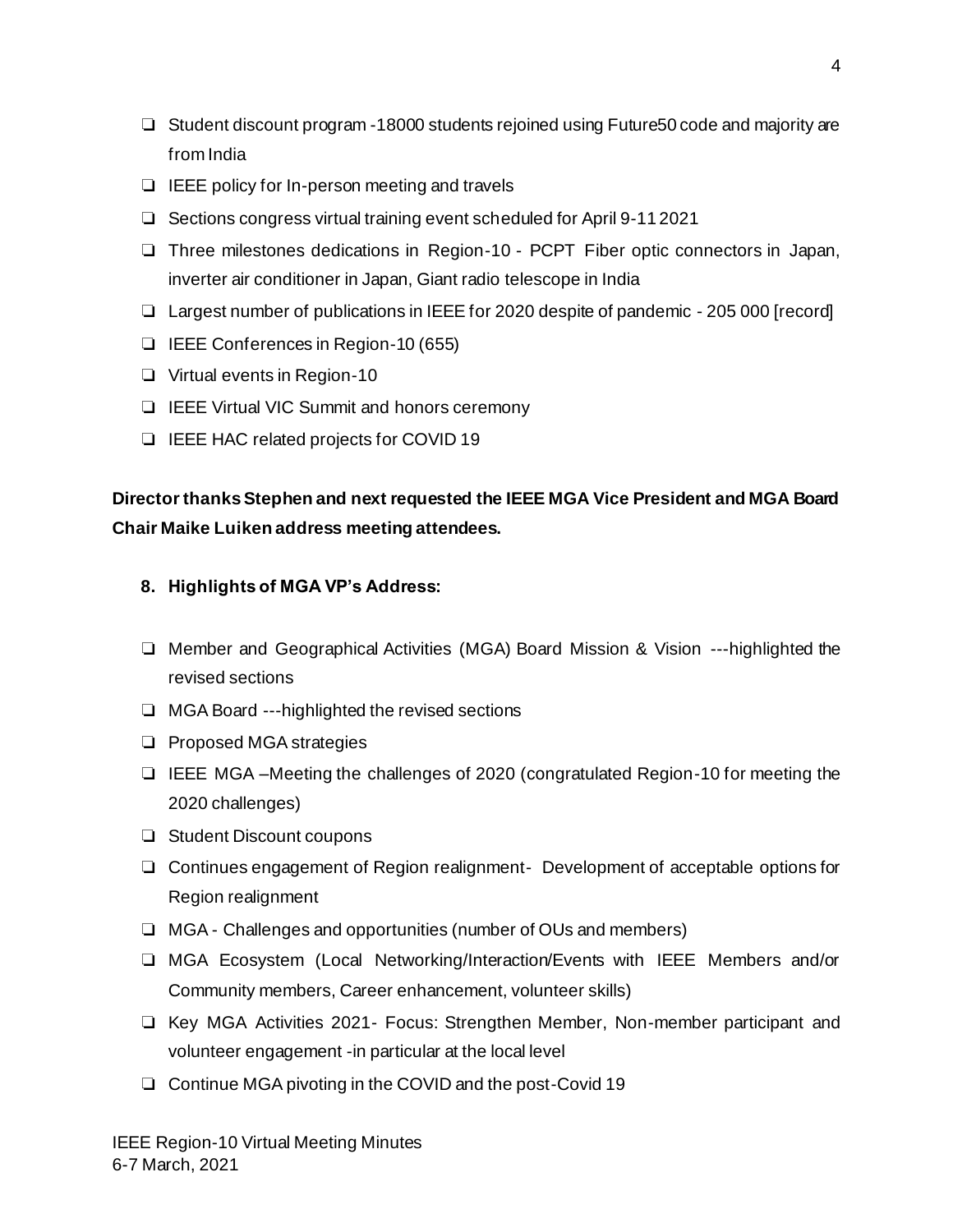(Q) Wahyudi Hasbi: Is there any possibility of having bulk payment for the membership fee in Indonesia? If yes, how can we proceed. Our govt supports increasing the number of student members and GSM in Indonesia, however the membership payment method is still challenging.

(A) Maike Luiken: Will work with the committee to try to solve this problem.

(Q) Amit Kumar: There have been queries whether any initiatives are being taken for general membership incentives/discounts. There have been job losses and other financial crises due to COVID 19.

(A) Maike Luiken: Depends on which country you live. We have different structures for different countries. Special discounts (50%) for special economic circumstances are already available (job losses, low income, retirement)

Cecelia Jankowski: e-membership discounts available for some groups of countries. <https://www.ieee.org/membership/group-payment-option.html>

# **Director thanked Maike Luiken and next requested IEEE MGA Managing Director Cecelia Jankowski to address meeting attendees**

- **9. Highlights of MGA MD's Address:**
- ❏ MGA Priority Projects- Member Experience, Geographic unit activities member operations, business activities and volunteer experience
- ❏ Membership recovery efforts
- ❏ Centre for leadership excellence training for section-chapter activities, VOLT, conference organisers workshops
- ❏ 2021 membership development Retention/recovery, recruitment, reinstatement
- ❏ IEEE Member welcome and onboarding emails automated
- ❏ Updates on OU analytics member activity dashboard
- ❏ IEEE Collabratec overview 11% YoY Growth, 75%+ user satisfaction
- ❏ IEEE Member contact center 170000 inbound increase, outbound outreaches 78K+, proactive chats, staff who work in different time zones to assist members globally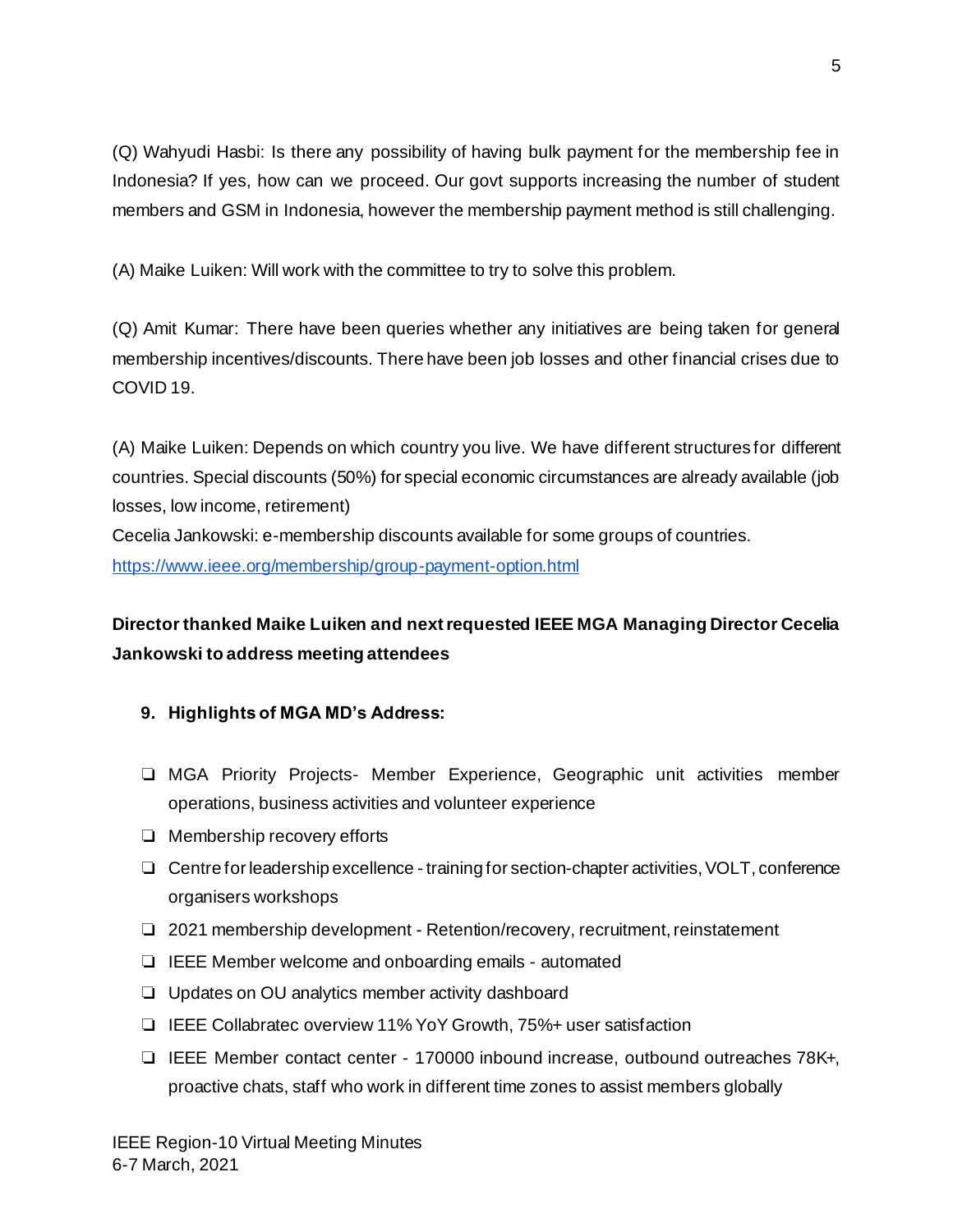# **Director thanked Cecelia Jankowski and next requested Region-10 Secretary, Sameer S. M. to take over**

- 10. Region-10 Secretary, Sameer S. M presented the report of 2021 Region-10 virtual ExCom meeting held on 10-th January 2021
- 11. Followed by this, the minutes of 2020 Region-10 virtual Annual General Meeting Minutes which was held on 7-th March 2020 over WebEx. No feedback was received on the minutes circulated within the stipulated deadline. Proposed the motion to approve meeting minutes. Mr. Asthana seconded the motion. The approval was granted by all participants.

# **Director next invited the immediate past Director, Prof.Akinori Nishihara to moderate "Addresses by IEEE President-Elect Candidates 2022 with Q&A"**

- 12. Introductory presentation by PE candidates for three minutes
	- C1- Francis Grosz (Nominated by IEEE Board of Directors)
	- C2- Saifur Rahman (Nominated by Petition)
	- C3- S.K. Ramesh (Nominated by IEEE Board of Directors)

# **Q1- Source: India Council**

Two of the top recommendations from Sections Congress 2020 are:

Provide continuing education with true value-added for working professionals, and Provide resources to Sections to serve industry professionals and engage with local industries. From your perspective as an IEEE Leader, what are the expected outcomes from these recommendations, and what will you do to achieve them?

# **Q2- Source: Western Australia Section**

IEEE income from conferences have greatly dropped in 2020 and the trends towards Open Access are expected to affect the incomes from IEEE publications. Given the fact that these two are the main pillars of revenues for IEEE, what do you suggest that IEEE may do to make ends meet?

#### **Q3- (a) Source: Indonesia Section**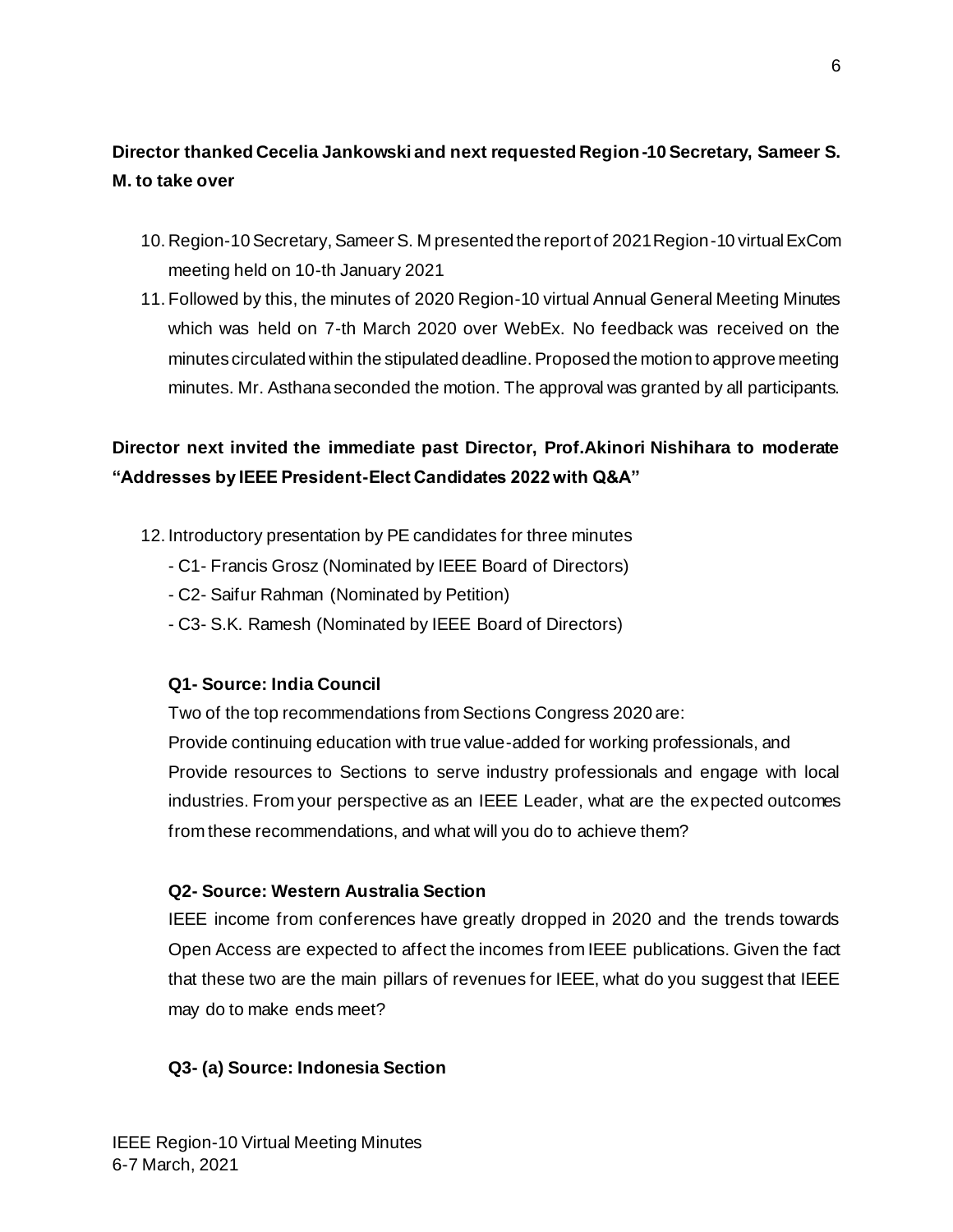During this pandemic & economic slowdown, do you think reducing the membership fee is an option?

# **(b) Source: Kolkata Section**

Is it possible to allow net banking and/or debit card payment options for membership fees?

# **Q4- (a) Source: Indonesia Section**

What is your action or implementation for a "never change" leadership (take the leader position for many years without replacement) in a chapter or other IEEE OU?

# **(b) Source: Kolkata Section**

Is there any scope to get other kinds of funding for a Section other than the Section operating fund?

# **Q5- Source: India Council**

The expectations of IEEE member benefits from different regions are different. What is your opinion on customizing the offerings/services/benefits of IEEE Region-wise to suit those in those regions rather than having generic/common services? If you like to go for this, what all customization would you make for Region 10?

# **Q6- Source: Western Australia Section**

IEEE is working on Regional Realignment with additional 2 regions allocated to Regions 8 and 10, while reducing the total number of regions for R1-7 and R9. (a)What is your view on how to realign Region 10? (b)What are the possible consequences if the Board of Directors DO NOT approve the proposal?

After every question, all PE candidates were given one minute each for answering the question by following a different rotation order. Details of the answers given by PE candidates to these questions will be published in the next issue of Region-10 newsletter.

# **Followed by Q&A with PE, the three Vice Chairs of Region-10 presented the activity plan for various sub-committees under each VC**

# **13.Presentation by VC, Membership Activities Committee- Prof. Byung-Gook Park**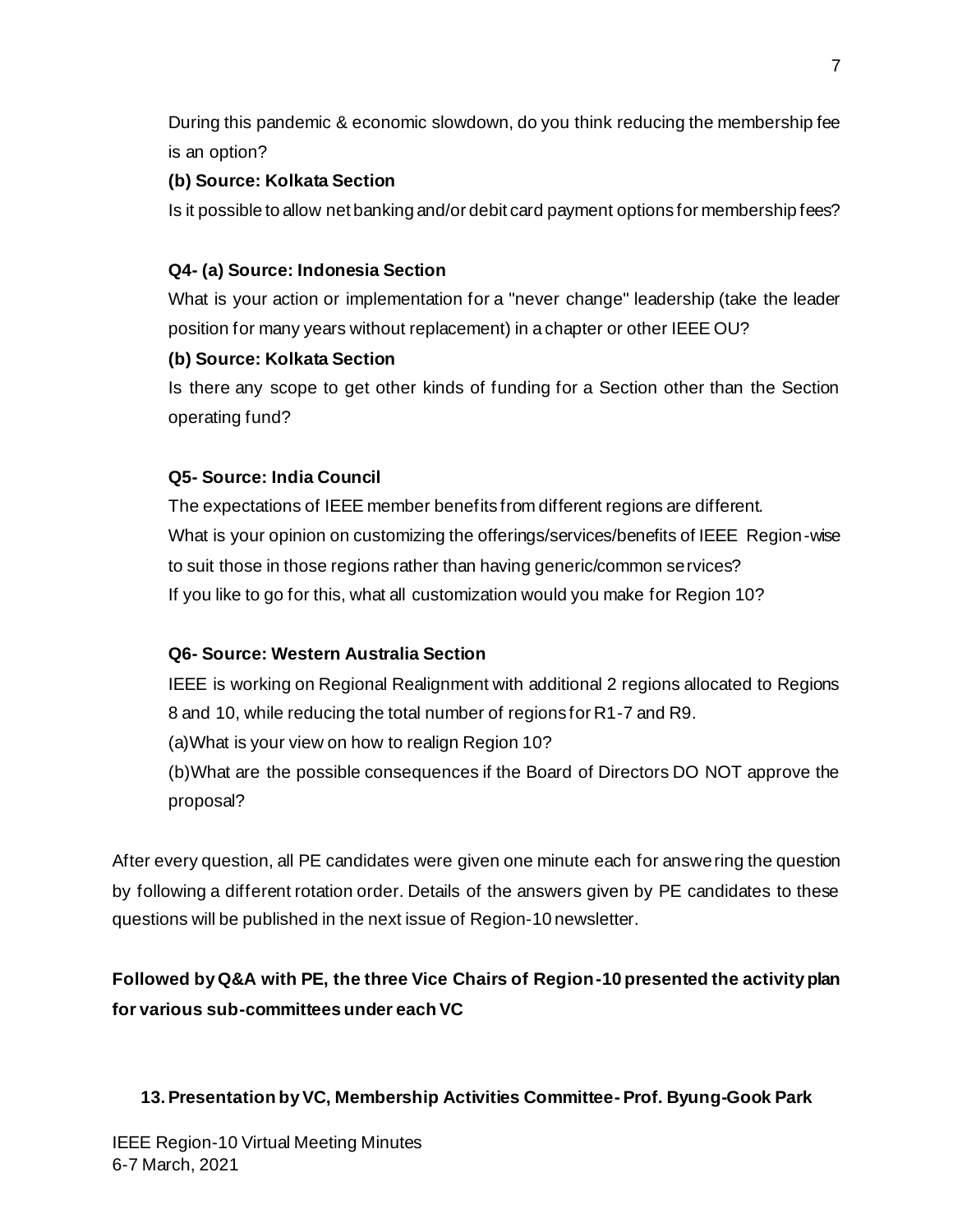- ❏ Introduction to Membership Activities committee structure
- ❏ 2021 membership activities plan overview
- ❏ 2021 Life Member committee plan
- ❏ 2021 Region-10 Membership Development committee plan
- ❏ 2021 Region-10 Section and Chapter committee plan
- ❏ 2021 Region-10 Student Activities committee plan
- ❏ 2021 Region-10 Women in Engineering committee plan
- ❏ 2021 Region-10 Young Professionals committee plan

#### **14.Presentation by VC, Technical Activities Committee, Dr.Zia Ahmed**

- ❏ Introduction to Technical Activities committee structure
- ❏ 2021 technical activities plan overview
- ❏ 2021 Region-10 Conference and Technical Seminar committee plan
- ❏ 2021 Region-10 Conference Quality & Management committee plan
- ❏ 2021 Region-10 Industry Relations committee plan
- ❏ 2021 Region-10 Humanitarian Technologies Activities committee plan
- ❏ 2021 Region-10 Information Management committee plan
- ❏ 2021 Region-10 Awards & Recognitions committee plans
- ❏ New Region-10 Monthly Webinar Series
- ❏ New Region-10 Event Funding Portal presented by Dr.Nia- Action plan to channelize all event funding from Region-10 through a single portal- A new initiative

#### 15.**Presentation by VC, Professional Activities Committee**- **Prof. Nirmal Nair**

- ❏ Introduction to professional activities committee structure
- ❏ Overview- Thrust Areas for professional activities -Entrepreneurship and Career Advancement Programs, New virtual flagship conferences
- ❏ 2021 Region-10 Strategic Planning/New Initiatives committee plan
- ❏ 2021 Region-10 Educational Activities committee plan
- ❏ 2021 Region-10 Professional Activities committee plan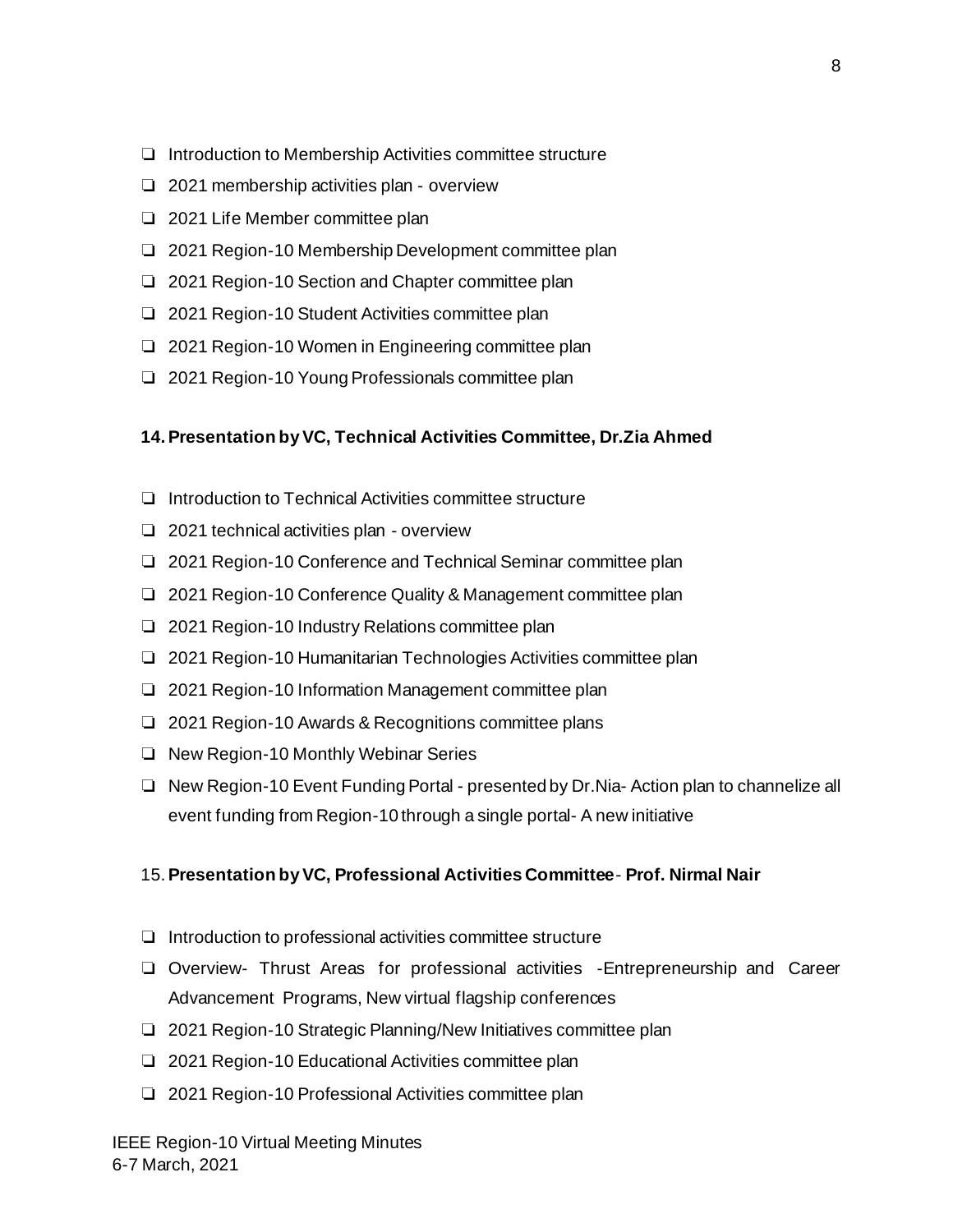- ❏ 2021 Region-10 History and Individual Benefits Services committee plan
- ❏ 2021 Region-10 Newsletter Committee plan
- 16. Next Region-10 Financial Report for 2020 was presented by Region-10 Treasurer 2020, Prof. Seishi Takamura
- 17. Followed by this, the Financial Audit Report for 2020 was presented by the Audit Committee Chair, Prof. Takao Onoye and approval was requested. The audit report was approved by all participants.
- 18. Region-10 Treasurer, Prof. R B Jadeja presented the 2021 budget for Region-10.
- 19. This marked the end of formal agenda items for the first day of the meeting. Closing remarks were presented by 2021 Director Deepak Mathur for the day-1 meeting. He thanked speakers, ExCom members, special guests and attendees. He also thanked the IEEE staff support for the efficient work.
- 20. He declared that the meeting will be reconvined on the next day, 7-th March 2021.

# **Day-2 (07 March 2021)**

- 21. The formal Region-10 meeting Day-2 started with the roll call of all attendees recorded based on webex data. The attendee list was presented on screen to all participants.
- 22.Opening remarks by Region-10 Director, Deepak Mathur- Requested to brainstorm and bring new initiatives for members. He also welcomed all invited guests and speakers.

**Director invited Region-10 Nominations and Advisory (N&A) Committee Chair, Prof.Akinori Nishihara to present the report.**

- **23. Highlights of the Report by Region-10 N&A Committee Chair**
- ❏ Committee Structure and Scope of the committee
- ❏ Work plan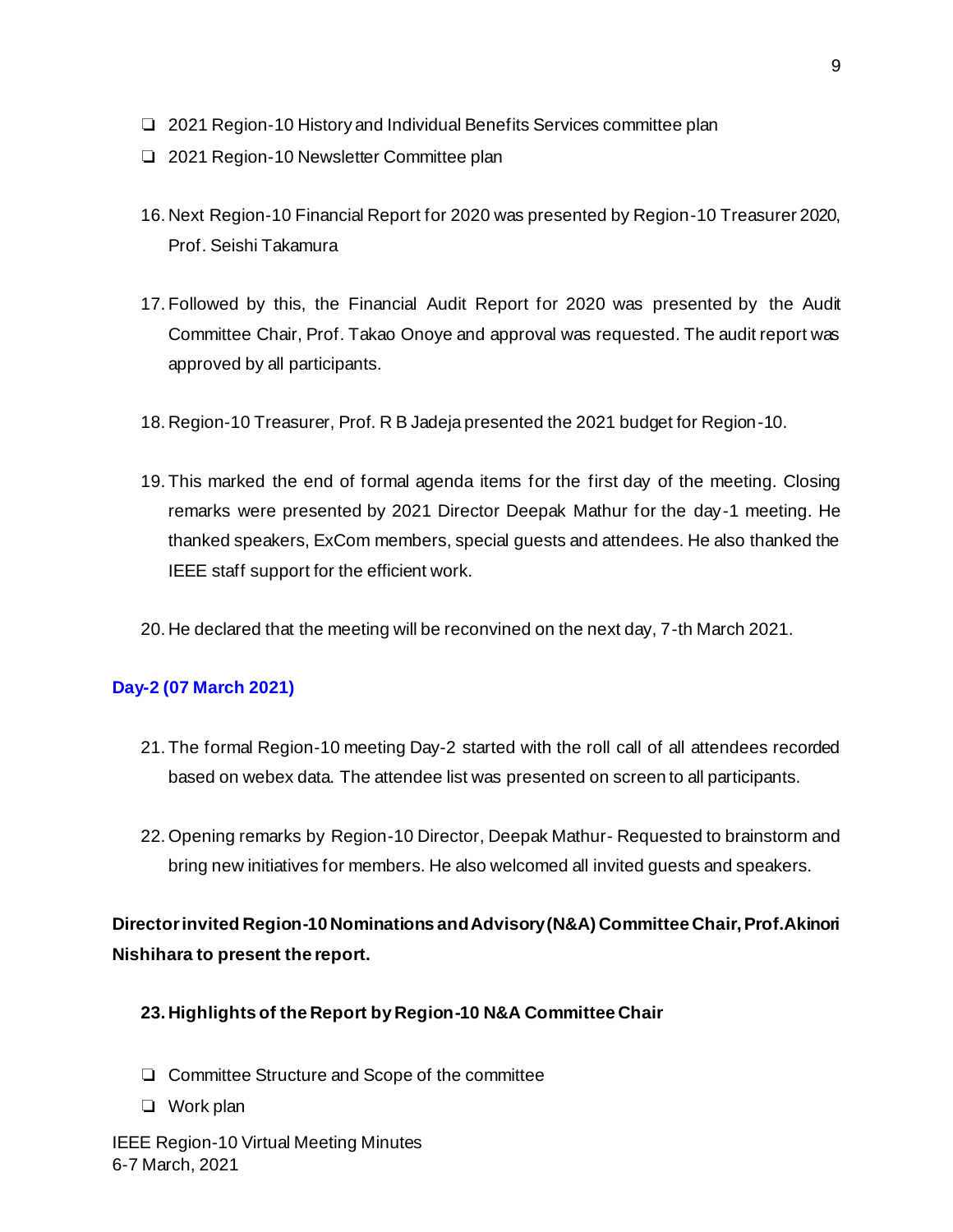- ❏ Nomination deadlines for MGA committee chairs-15th March and member positions-1st August
- ❏ Responsible for nominating volunteers in Region-10 for leadership positions
- ❏ Recommend candidates for standing committee chairs and members
- ❏ Recommend MGA positions, committee chairs and committee member positions
- ❏ Presented 2021 IEEE volunteers from Region-10 in global committees
- ❏ Next Director Elect Due on 1st August 2021

**Director thanked Prof. Nishihara and invited IEEE HAC Chair Mr.Sampathkumar Veeraraghavan for his address** 

# **24. Highlights of HAC Chair's Address**

- ❏ How HAC fits into the IEEE Strategic Plan 2020 -2025
- ❏ Benefits for individual IEEE Members
- ❏ Global footprint 15000 sight members in 123 countries and 174 SIGHT groups and 76 SIGHT groups from Region-10
- ❏ Emphasised about engaging Students and Young Professionals
- ❏ HAC 2021 Strategic Goals
- ❏ IEEE HAC/SIGHT COVID projects
- ❏ Call for actions provide Educational opportunities, project funding, leadership

 (Q) Amit kumar: How HAC and SIGHT plan to cover scalability and replication of COVID 19 successful and impactful projects? Are there a place where one can find the list of successfully completed projects?

(A) Sampathkumar: Made available in the website of HAC

This was followed by the report of flagship events of Region-10 for 2020, 2021 and 2022 as well as 2021 Section Congress Virtual Training and are summarized as below:

# **25. TENCON 2020 Report -Japan Council- Prof. Takao Onoye**

- ❏ Conference date: 16-19 November 2020
- ❏ Conference theme: Advancing Technologies for Sustainable Development Goals to Transform Our World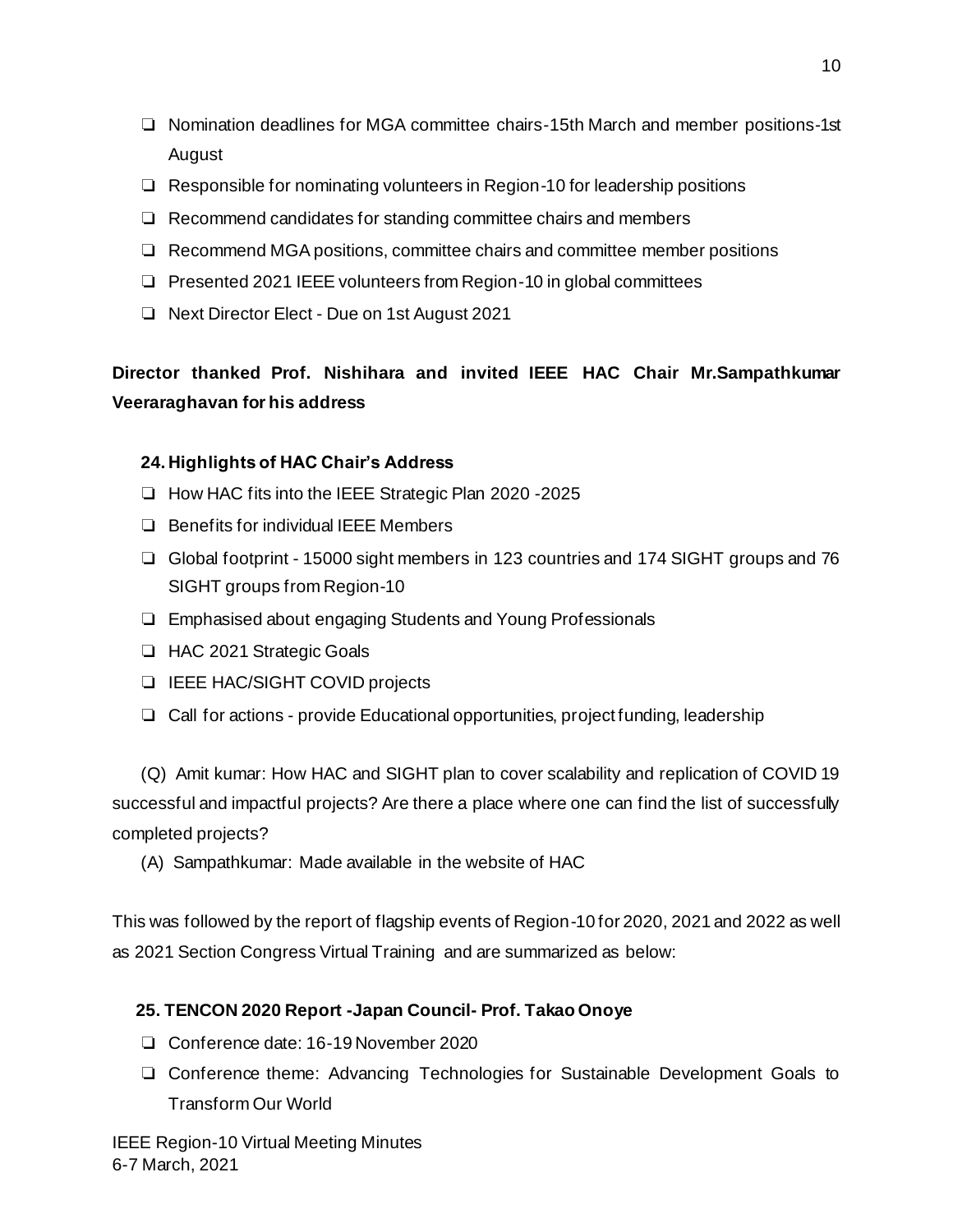- ❏ Conference venue: Osaka, Japan (Virtual)
- ❏ Presented the paper statistics of the conference
- ❏ Region-10 SAC postgraduate paper contest collaboration with Region-10 SAC. The winners presented the papers in TENCON
- ❏ Presented the financial summary of the conference

#### **26. TENSYMP 2020 Report - Bangladesh Section- Prof. Celia Shahnaz**

- ❏ Date: 5-7 June 2020
- ❏ Theme: Technology for Impactful Sustainable Development
- ❏ Venue: Dhaka, Bangladesh (Virtual)
- ❏ First Region-10 flagship conference that was fully virtual
- ❏ Presented conference paper statistics
- ❏ Presented the conference program in brief
- ❏ Best paper awards given
- ❏ Parallel tracks : WIE , YP, HAC , Industry Academia Collaboration track, SPS workshop
- ❏ Presented the financial report
- ❏ Post conference events Virtual Conference Organizers Program

#### **27. HTC 2020 Report - Malaysia Section/ Sarawak Subsection- Prof. Bee Theng Lau**

- ❏ Date: 1-3 December 2020
- ❏ Theme: Digital Ecosystem for Humanity
- ❏ Venue: Kuching, Malaysia (Virtual)
- ❏ Pre conference special sessions: Humanitarian technologies and mini POCO
- ❏ Statistics: 200 students/YPs/funders/authors and presenters
- ❏ USD 7000 funding for humanitarian activities from Region-10 and HQ
- ❏ Presented the financial report

#### **28. SYWL Congress 2020- Chair: Zia Ahmed**

- ❏ Initially scheduled to be in Bangkok. But due to Covid, Decision to go virtual congress
- ❏ Date: 19 September- 4 October 2020
- ❏ 16 days congress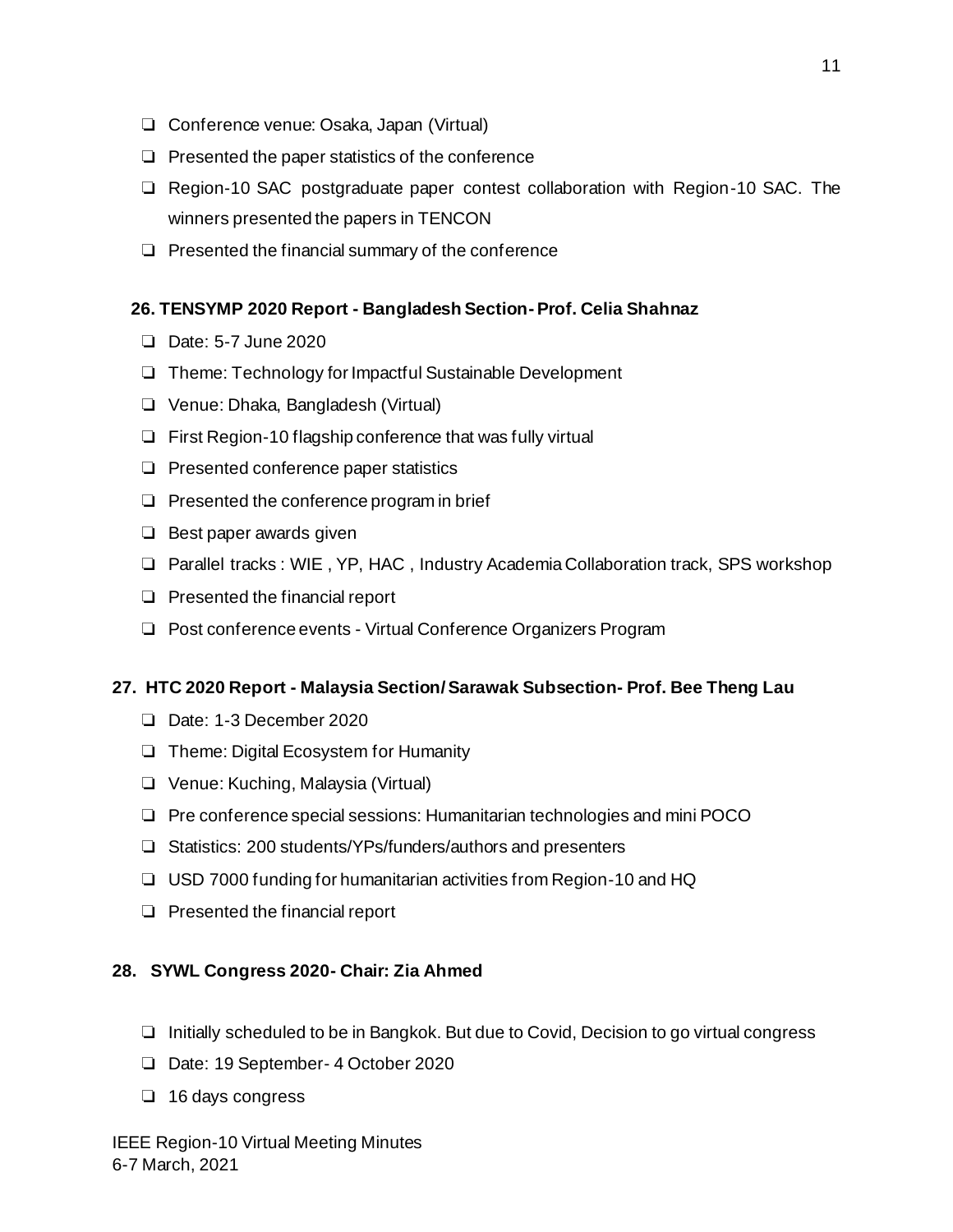- ❏ 26 sessions
- ❏ 120 speakers
- ❏ Registration Scheme- sections nominate delegates
- ❏ Sessions were live streamed via FB 10000 additional audience
- ❏ Collaborators IEEE societies
- ❏ SB partnership programs 78 SBs (locally stream the sessions)
- ❏ Highlights of students, YP, WIE, LM
- ❏ Contests and networking opportunities
- ❏ General sessions- EA, IEEE STandards and HUmanitarian activities

#### **29. Sections Congress Virtual Training 2021 - Ms. Loretta Arellano**

- ❏ In-person Section Congress event cancelled
- ❏ Recommendation process to be held virtually Completed in September 2020
- ❏ Date: 9-11 April 2021
- ❏ Open to all OU volunteers
- ❏ Virtual Training session program
- ❏ On24 platform
- ❏ All presentations will be available in CLE
- ❏ 2 Networking sessions
- ❏ Virtual Exhibit
- ❏ Registration opens in March

#### **30. Presentation on TENCON 2021 - New Zealand North Section- Dr. Nirmal Nair**

- ❏ Date: 7-10 December 2021
- ❏ Theme: IEEE Future Directions
- ❏ Venue: Auckland, New Zealand
- ❏ Mode: Conference will be hybrid online+venue
- ❏ Expected Programs Smart Cities and Technologies, Future of work in world of AI/Automation, Future of space technologies, Future of space technologies, Low-Carbon, Energy Future
- ❏ Timeline- Call for papers in April 2021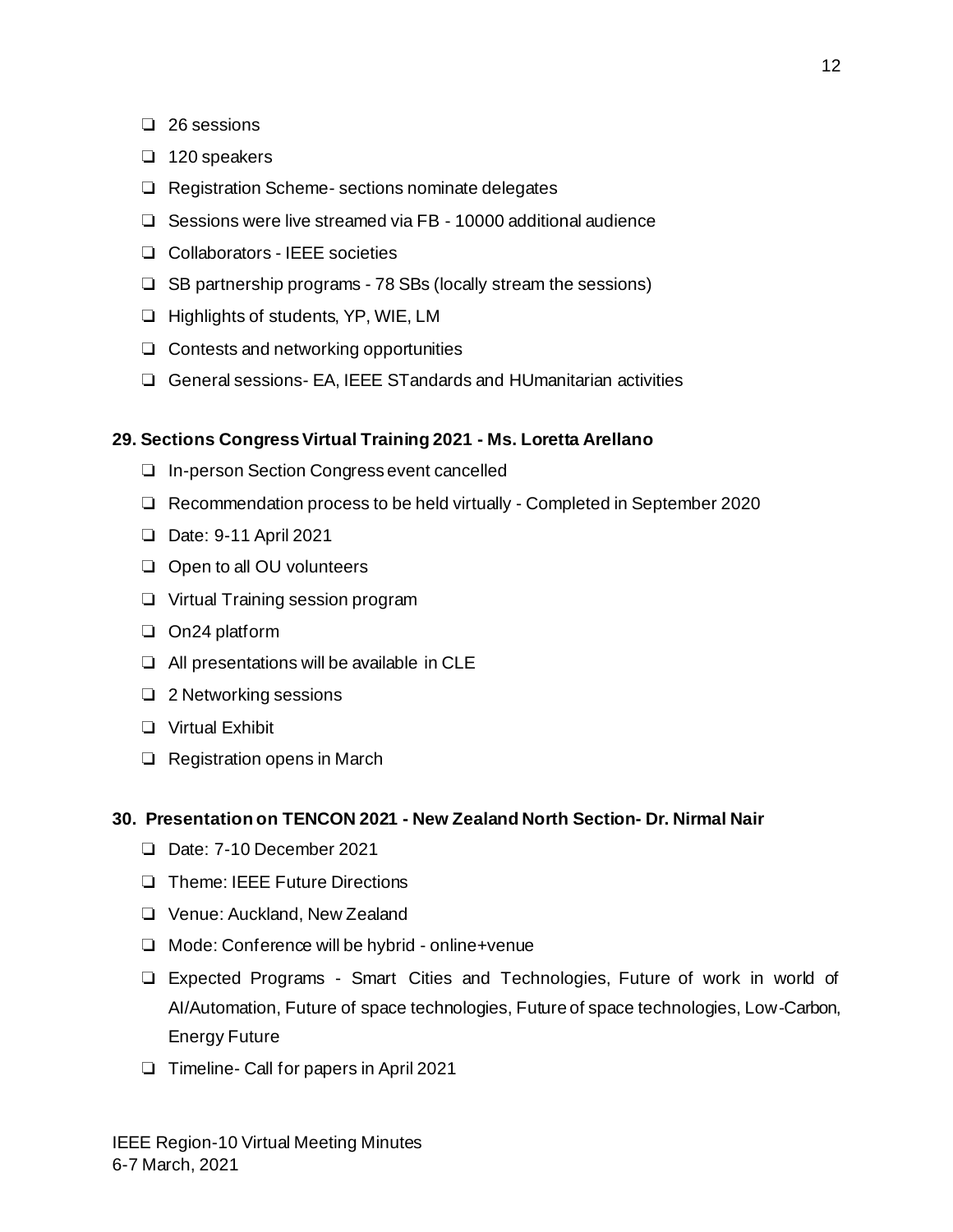# **31. Presentation on TENSYMP 2021- Seoul Section- Prof. CheonWon Choi**

- ❏ Date: 23-25 August 2021
- ❏ Theme: Good Technologies for Creating Future
- ❏ Venue: Jeju Island, Republic of Korea
- ❏ Mode: Conference will be hybrid
- ❏ Regular sessions and Special session
- ❏ Plenary speeches IT in post pandemic years
- ❏ WIE, YP and LM Tracks

# **32. Presentation on HTC 2021 - Bangalore Section, Dr.Bindhumadhava S. Bapu**

- ❏ Date: 30 September- 2 October 2021
- ❏ Theme: Reverse Innovation for Humanitarian Technology Solutions using. Science, Technology and Engineering (STEM)
- ❏ Venue: Bangalore, India
- ❏ Mode: Conference will be hybrid
- ❏ Highlights Call for papers, workshops, short courses, tutorials, mini poco, competition, networking, awards, etc
- ❏ Special tracks for WIE, Young Professionals and Students

# **33. Presentation on TENCON 2022 - Hong Kong Section- Dr.Paulina Yenbic Chan**

- ❏ Date- November 2022
- ❏ Theme: Tech-Biz Intelligence
- ❏ Venue: Hong Kong

# **34. Presentation on TENSYMP 2022 - Bombay Section- Dr.Satyanarayana Bheesetti**

- ❏ Date: September 2022
- ❏ Venue: Mumbai
- ❏ Topics to be finetunes after TENSYMP 2021

# **35. Presentation on HTC 2022 - Hyderabad Section- Dr. Sreenivas Jasti**

- ❏ Date: 16-18 September 2022
- ❏ Theme: IoT and Industry 4.0 a world of engineering challenges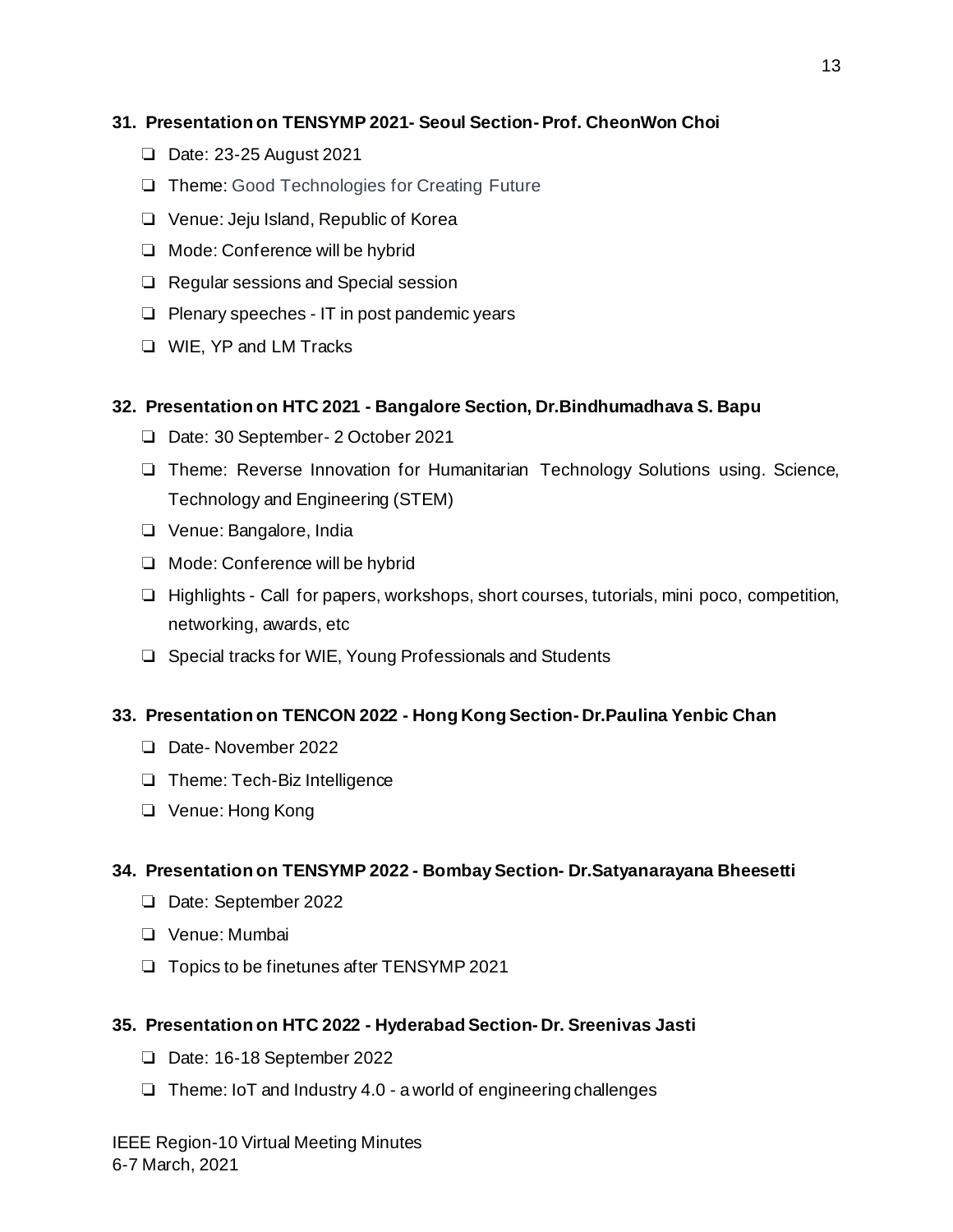- ❏ Venue Vivanta by Taj
- ❏ Timeline: paper submission opens 1st October 2021

**36. 2020 Awards Presentation-** Prof. Wu Qun, 2021 Region-10 Awards Committee Chair formally presented the winners of various awards of Region-10. He also presented the details of MGA and other global IEEE award winners from Region-10 Sections in 2020.

**Followed by this, Director** [Deepak Mathur](mailto:mathur_d@hotmail.com)**invited Prof.Janina Mazierska, Chair, IEEE History Committee to give a presentation on "IEEE History Committee and its 2021 Strategy" for the first time presentation on history committee in Region-10 meeting**

# **37. Highlights of Chair, History Committee's Presentation**

- ❏ Purpose of History Committee
- ❏ Contributions to IEEE
- ❏ History Committee Programs 213 milestones awarded and 21 waiting for dedications
- ❏ History Center Programs ETHW, IEEE History since 1984
- ❏ Flagship program IEEE Milestones
- ❏ Milestones in Region-10 36 (18%) major contributions from Japan, 40% of IPs from Region-10
- ❏ Membership Summary of Region-10 Only region has increased membership for higher members and graduate student members compared to other regions
- ❏ Strategic goals for Region-10 proposed establish History/Milestones Coordinators Councils as well as Sections to establish milestones (10 milestones, except for japan), invite life members to support the history committee, Keep recording of Region-10 history and submit to history book
- ❏ Strategic goals of history committee

**Deepak Mathur thanked Janina and invited Lorena Garcia, IEEE EAB Pre University Education Coordinating Committee Chair for the presentation on New IEEE Pre-University Volunteer STEM Portal**